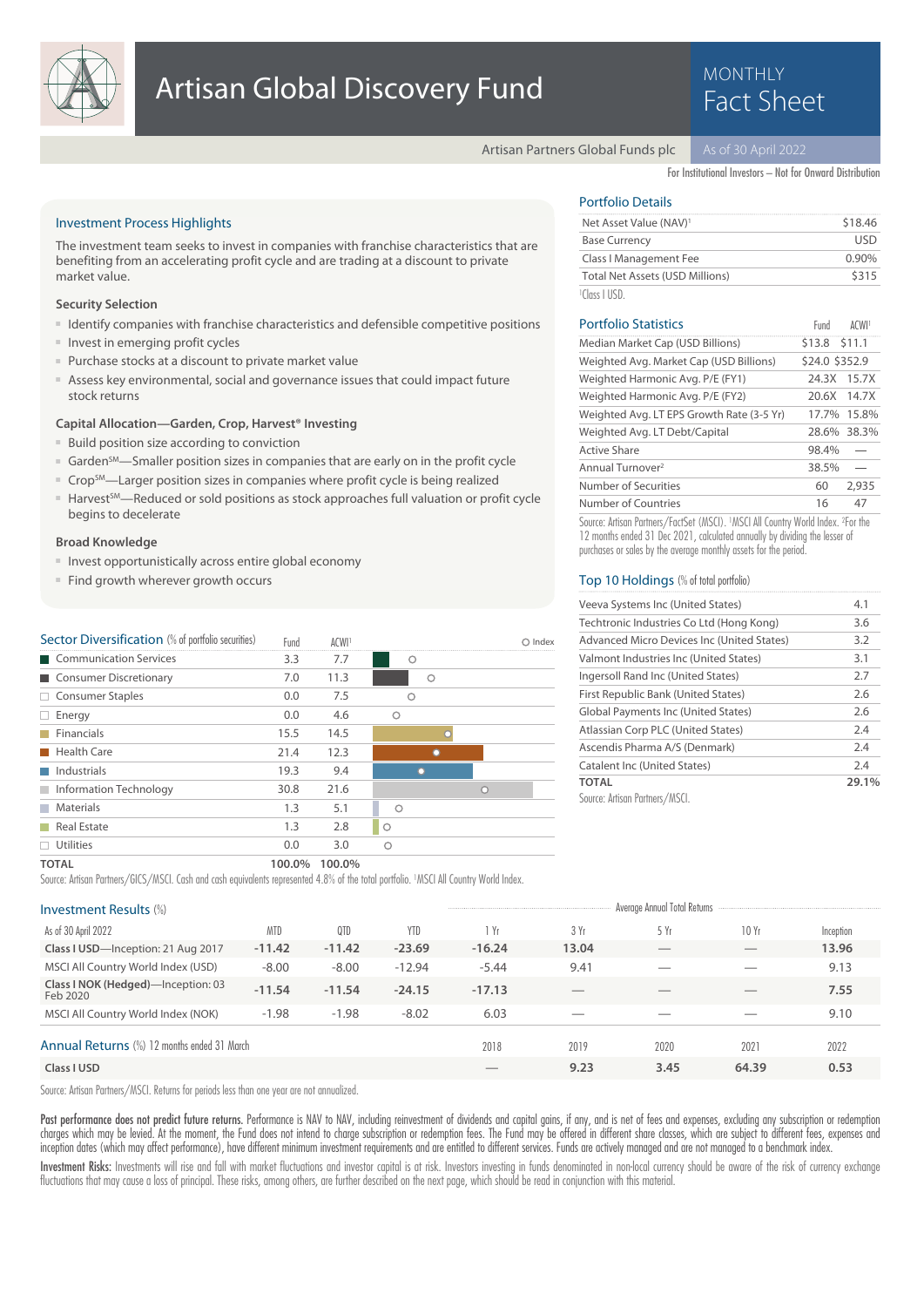# Artisan Global Discovery Fund

#### Region/Country Allocation (% of portfolio securities)

| <b>REGION</b>           | Fund | ACWI <sup>1</sup> |
|-------------------------|------|-------------------|
| <b>AMERICAS</b>         | 67.5 | 63.9              |
| <b>United States</b>    | 64.7 | 60.7              |
| Canada                  | 2.7  | 3.2               |
| <b>EUROPE</b>           | 24.0 | 16.0              |
| Germany                 | 5.5  | 2.0               |
| Denmark                 | 5.0  | 0.7               |
| Italy                   | 2.4  | 0.6               |
| United Kingdom          | 2.1  | 3.9               |
| France                  | 1.9  | 2.8               |
| Belgium                 | 1.8  | 0.2               |
| Finland                 | 1.6  | 0.2               |
| Netherlands             | 1.3  | 1.0               |
| Spain                   | 1.1  | 0.6               |
| Norway                  | 1.1  | 0.2               |
| <b>PACIFIC BASIN</b>    | 6.5  | 8.6               |
| Hong Kong               | 4.4  | 0.7               |
| Japan                   | 2.1  | 5.4               |
| <b>EMERGING MARKETS</b> | 2.1  | 11.3              |
| <b>Brazil</b>           | 1.6  | 0.6               |
| Iceland                 | 0.5  |                   |
| <b>MIDDLE EAST</b>      |      | 0.2               |
| <b>TOTAL</b>            |      | 100.0% 100.0%     |

Source: Artisan Partners/MSCI. <sup>1</sup>MSCI All Country World Index. Countries held in the index, but not held in the portfolio, are not listed.

#### Identifiers

| Class/Currency          | ISIN         | SEDOL          | Minimum Investment |
|-------------------------|--------------|----------------|--------------------|
| Class LUSD              | IE00BF2VV687 | <b>BF2VV68</b> | \$500,000          |
| Class I EUR             | IE00BF2VV794 | <b>BF2VV79</b> | €500,000           |
| Class I GBP             | IF00BF2VV802 | BF2VV80        | £500,000           |
| Class I NOK<br>(Hedged) | IE00BG0WJF59 | BGOWJF5        | Kr5,000,000        |

Team Leadership (Pictured left to right)



| Portfolio Managers         | Years of Investment Experience |  |
|----------------------------|--------------------------------|--|
| Jason L. White, CFA (Lead) |                                |  |
| James D. Hamel, CFA        | 75                             |  |
| Matthew H. Kamm, CFA       | フフ                             |  |
| Craigh A. Cepukenas, CFA   | 33                             |  |
| Jay C. Warner, CFA         |                                |  |

Current and future portfolio holdings are subject to risk. International investments involve special risks, including currency fluctuation, lower liquidity, different accounting methods and economic and political systems, and higher transaction costs. These risks typically are greater in emerging markets. Securities of small- and medium-sized companies tend to have a shorter history of operations, be more volatile and less liquid and may have underperformed securities of large companies during some periods. Growth securities may underperform other asset types during a given period. Investments will rise and fall with market fluctuations and investor capital is at risk. The costs associated with this fund will impact your return over time. These risks, among others, are further described in the Fund Documents.

This is a marketing communication. Further fund details, including risks, fees and expenses, and other information, such as ESG practices, are set out in the current Prospectus, Supplements, Key Investor Information Documents (KIIDs) and other documentation (collectively, the Fund Documents), which can be obtained by calling +44 (0) 207 766 7130 or visiting www.apgfunds-docs.com. Please refer to the Fund Documents and consider all of a fund's characteristics before making any final investment decisions.

Portfolio holdings are displayed in the context of marketing the fund shares and not the marketing of underlying portfolio securities. Securities referenced may not be representative of all portfolio holdings. Securities of the same issuer are aggregated to determine a holding's portfolio weight. Portfolio statistics calculations exclude outlier data and certain securities which lack applicable attributes, such as private securities. Artisan Partners may substitute information from a related security if unavailable for a particular security. This material is as of the date indicated and is subject to change without notice. Totals may not sum due to rounding.

Country exposure percentages reflect country designations as classified by MSCI as of the date shown. Securities not classified by MSCI reflect country designations as of the date the report was generated. Sector exposure percentages reflect sector designations as currently classified by GICS.

MSCI makes no express or implied warranties or representations and shall have no liability whatsoever with respect to any MSCI data contained herein. The MSCI data may not be further redistributed or used to create indices or financial products. This report is not approved or produced by MSCI.

The Global Industry Classification Standard (GICS®) is the exclusive intellectual property of MSCI Inc. (MSCI) and Standard & Poor's Financial Services, LLC (S&P). Neither MSCI, S&P, their affiliates, nor any of their third party providers ("GICS Parties") makes any representations or warranties, express or implied, with respect to GICS or the results to be obtained by the use thereof, and expressly disclaim all warranties, including warranties of accuracy, completeness, merchantability and fitness for a particular purpose. The GICS Parties shall not have any liability for any direct, indirect, special, punitive, consequential or any other damages (including lost profits) even if notified of such damages.

This material is provided for informational purposes without regard to your particular investment needs and shall not be construed as investment or tax advice on which you may rely for your investment decisions. Investors should consult their financial and tax adviser before making investments in order to determine the appropriateness of any investment product discussed herein. In no event shall Artisan Partners have any liability for direct, indirect, special, incidental, punitive, consequential (including, without limitation, lost profits) losses or any other damages resulting from the use of this material.

Artisan Partners Limited Partnership (APLP) is an investment adviser registered with the U.S. Securities and Exchange Commission (SEC). Artisan Partners UK LLP (APUK) is authorized and regulated by the Financial Conduct Authority and is a registered investment adviser with the SEC. APEL Financial Distribution Services Limited (AP Europe) is authorized and regulated by the Central Bank of Ireland. APLP, APUK and AP Europe are collectively, with their parent company and affiliates, referred to as Artisan Partners herein. Artisan Partners is not registered, authorised or eligible for an exemption from registration in all jurisdictions. Therefore, services described herein may not be available in certain jurisdictions. This material does not constitute an offer or solicitation where such actions are not authorised or lawful, and in some cases may only be provided at the initiative of the prospect. Further limitations on the availability of products or services described herein may be imposed.

APLP is the investment manager of Artisan Partners Global Funds Plc (APGF), an umbrella type open-ended investment company with variable capital having segregated liability between its sub-funds, incorporated with limited liability and authorized in Ireland by the Central Bank of Ireland as an Undertaking for Collective Investments in Transferable Securities (UCITS) under registration number 485593. APUK and AP Europe are the distributors for APGF. This material is not intended for use within the US or with any US persons. The Fund shares described herein are not and will not be, registered under the US Securities Act of 1933 and may not be sold to or for the benefit of any US person.

This material is only intended for investors which meet qualifications as institutional investors as defined in the applicable jurisdiction where this material is received, which includes only Professional Clients or Eligible Counterparties as defined by the Markets in Financial Instruments Directive (MiFID) where this material is issued by APUK or AP Europe. This material is not for use by retail investors and may not be reproduced or distributed without Artisan Partners' permission.

In the United Kingdom, issued by APUK, 25 St. James's St., Floor 3, London SW1A 1HA, registered in England and Wales (LLP No. OC351201). Registered office: Reading Bridge House, Floor 4, George St., Reading, Berkshire RG1 8LS. In Ireland, issued by AP Europe, Fitzwilliam Hall, Fitzwilliam Pl, Ste. 202, Dublin 2, D02 T292. Registered office: 70 Sir John Rogerson's Quay, Dublin 2, D02 R296 (Company No. 637966).



For more information visit www.artisanpartners.com  $\bigcirc$  2022 Artisan Partners. All rights reserved.